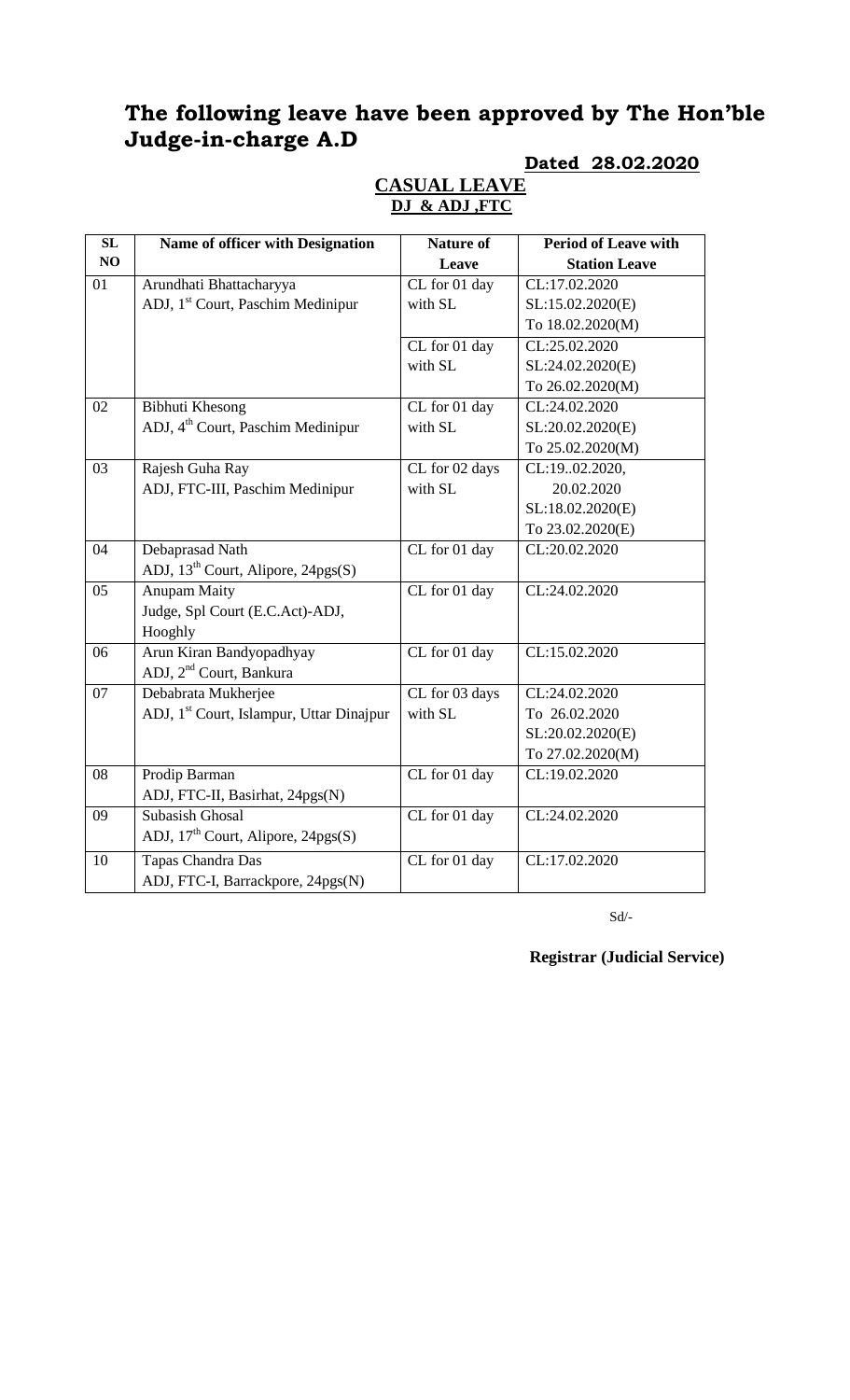# **The following leave have been approved by The Hon'ble Judge-in-charge A.D**

## **Dated 28.02.2020**

| <b>CASUAL LEAVE</b> |
|---------------------|
| DJ & ADJ, FTC       |
|                     |

| SL  | Name of officer with Designation          | <b>Nature of</b> | <b>Period of Leave with</b> |
|-----|-------------------------------------------|------------------|-----------------------------|
| NO. |                                           | Leave            | <b>Station Leave</b>        |
| 01  | Kamal Sarkar                              | CL for 01 day    | CL:29.02.2020               |
|     | ADJ, $1st$ Court, Alipore, 24pgs(S)       | with SL          | SL:28.02.2020(E)            |
|     |                                           |                  | To 02.03.2020(M)            |
| 02  | <b>Prashant Chowdhury</b>                 | CL for 01 day    | CL:26.02.2020               |
|     | ADJ on probation attached to the Court of |                  |                             |
|     | the ADJ, $1st$ Court, Barasat 24pgs(N)    |                  |                             |
| 03  | Subhendu Samanta                          | <b>SL</b>        | SL:29.02.2020(E)            |
|     | DJ, Nadia                                 |                  | To 02.03.2020(M)            |

 $Sd$ <sup>-</sup>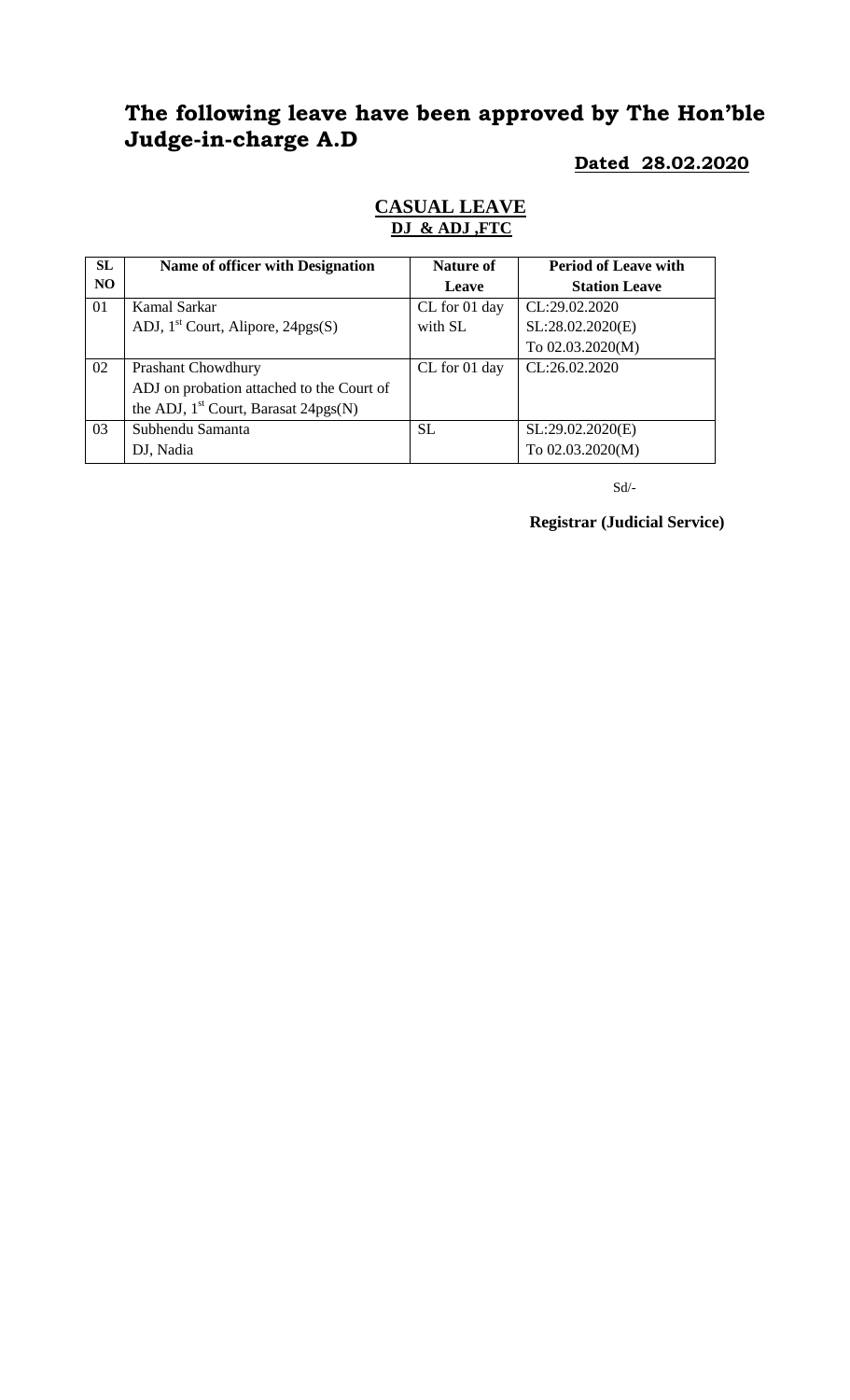# *The following leave have been approved by the Hon'ble Judge-in-Charge A.D.*

 **Dated : 28.02.2020**

## **DJ/ADJ**

| <b>SL</b><br>N <sub>O</sub> | Name of officer with<br><b>Designation</b>                 | <b>Nature of Leave</b>        | <b>Period of Leave with Station Leave</b> |
|-----------------------------|------------------------------------------------------------|-------------------------------|-------------------------------------------|
|                             | Bishnu Baran Mondal<br>ADJ, 3 <sup>rd</sup> Court, Purulia | Commuted Leave for<br>06 days | From 10.02.2020 to 15.02.2020             |

### **ADJ, FTC/ CJ(SD)**

| <b>SL</b><br>N <sub>O</sub> | Name of officer with<br><b>Designation</b>                           | <b>Nature of Leave</b>      | <b>Period of Leave with Station Leave</b> |
|-----------------------------|----------------------------------------------------------------------|-----------------------------|-------------------------------------------|
| 02.                         | Sri Gopal Kishor Sinha<br>ADJ, FTC-V, Alipore,<br>South 24- Parganas | Earned Leave for 16<br>days | From 05.02.2020 to 20.02.2020             |
| 03.                         | Sri Animesh Ghosh<br>CJ(SD), Dinhata, Cooch<br>Behar                 | Earned Leave for 02<br>days | From 25.02.2020 to 26.02.2020             |

## **CJM/ ACJM**

| SL<br>NO | Name of officer with<br><b>Designation</b>             | <b>Nature of Leave</b>      | <b>Period of Leave with Station Leave</b> |
|----------|--------------------------------------------------------|-----------------------------|-------------------------------------------|
| 04.      | Smt. Aditi Ghosh<br>ACJM, Dantan, Paschim<br>Medinipur | Earned Leave for 03<br>days | From 20.01.2020 to 22.01.2020             |

### **CJ(JD)**

| SL<br>N <sub>O</sub> | Name of officer with<br><b>Designation</b>                                | <b>Nature of Leave</b>     | <b>Period of Leave with Station Leave</b> |
|----------------------|---------------------------------------------------------------------------|----------------------------|-------------------------------------------|
| 05.                  | Smt. Soroshi Goswami,<br>$CJ(JD)$ , $2nd$ Court,<br>Jangipur, Murshidabad | Earned Leave for 04<br>day | From 17.02.2020 to 20.02.2020             |

 **Sd/-**